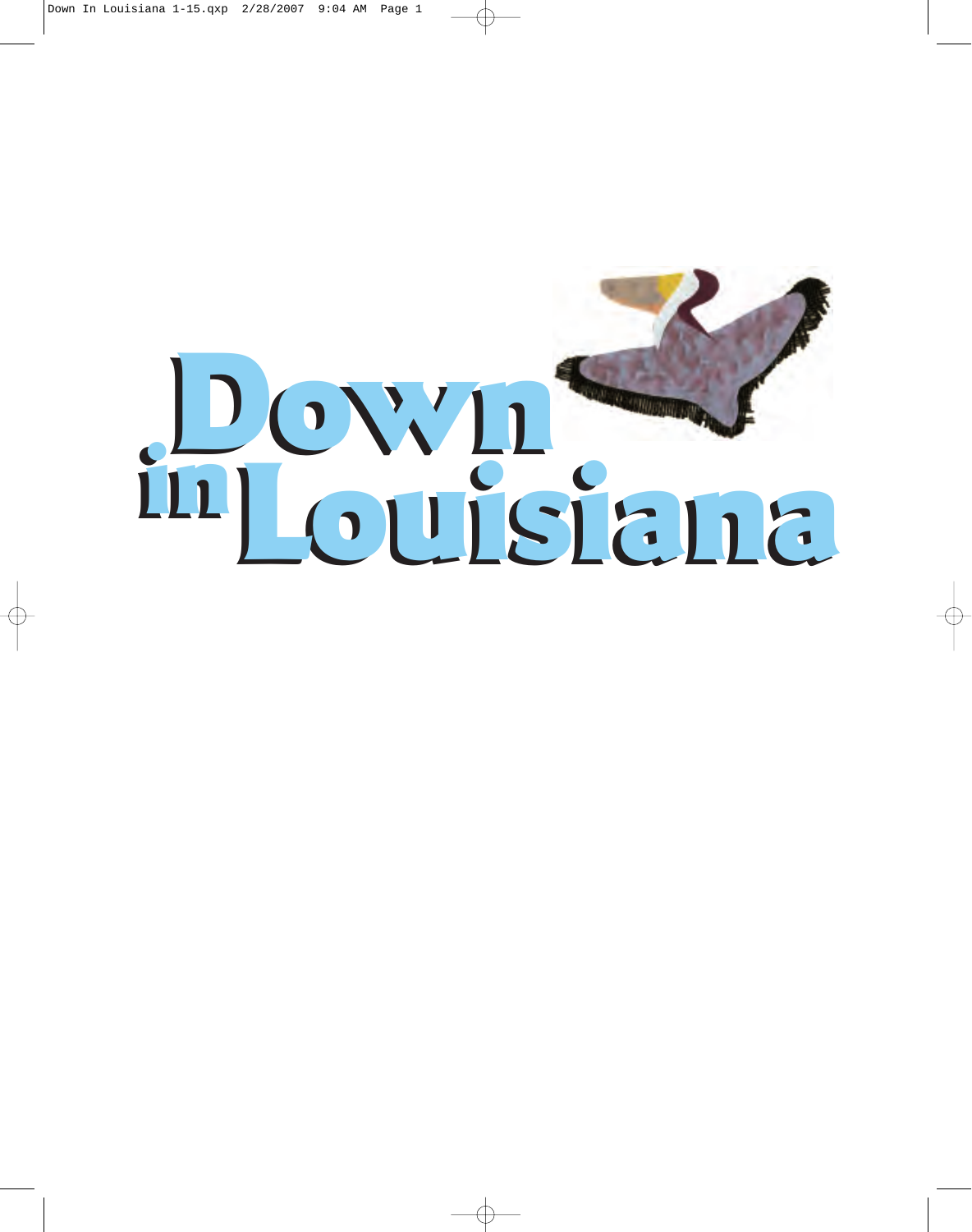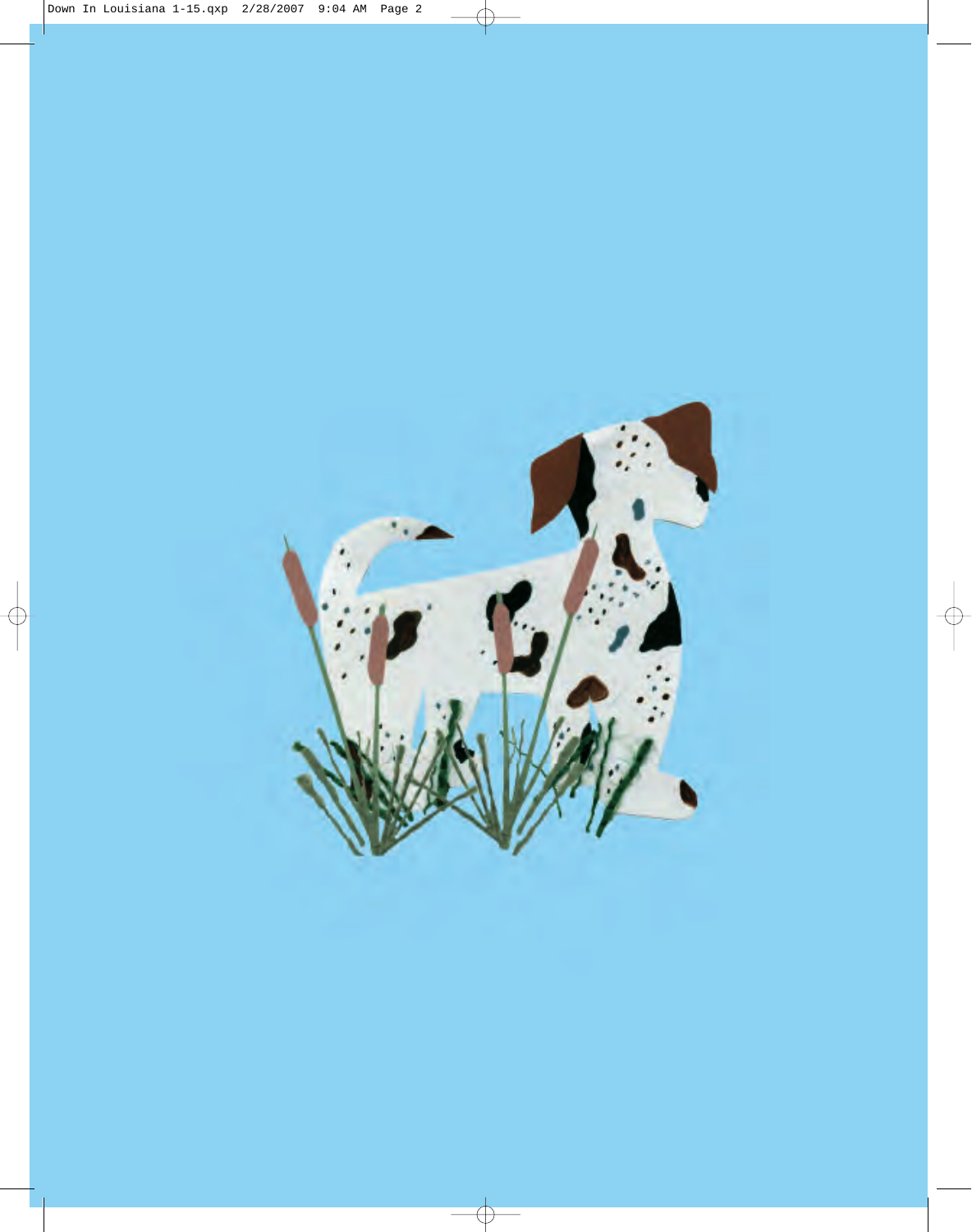

**Traditional Song Adapted by Johnette Downing Illustrated by Deborah Ousley Kadair**